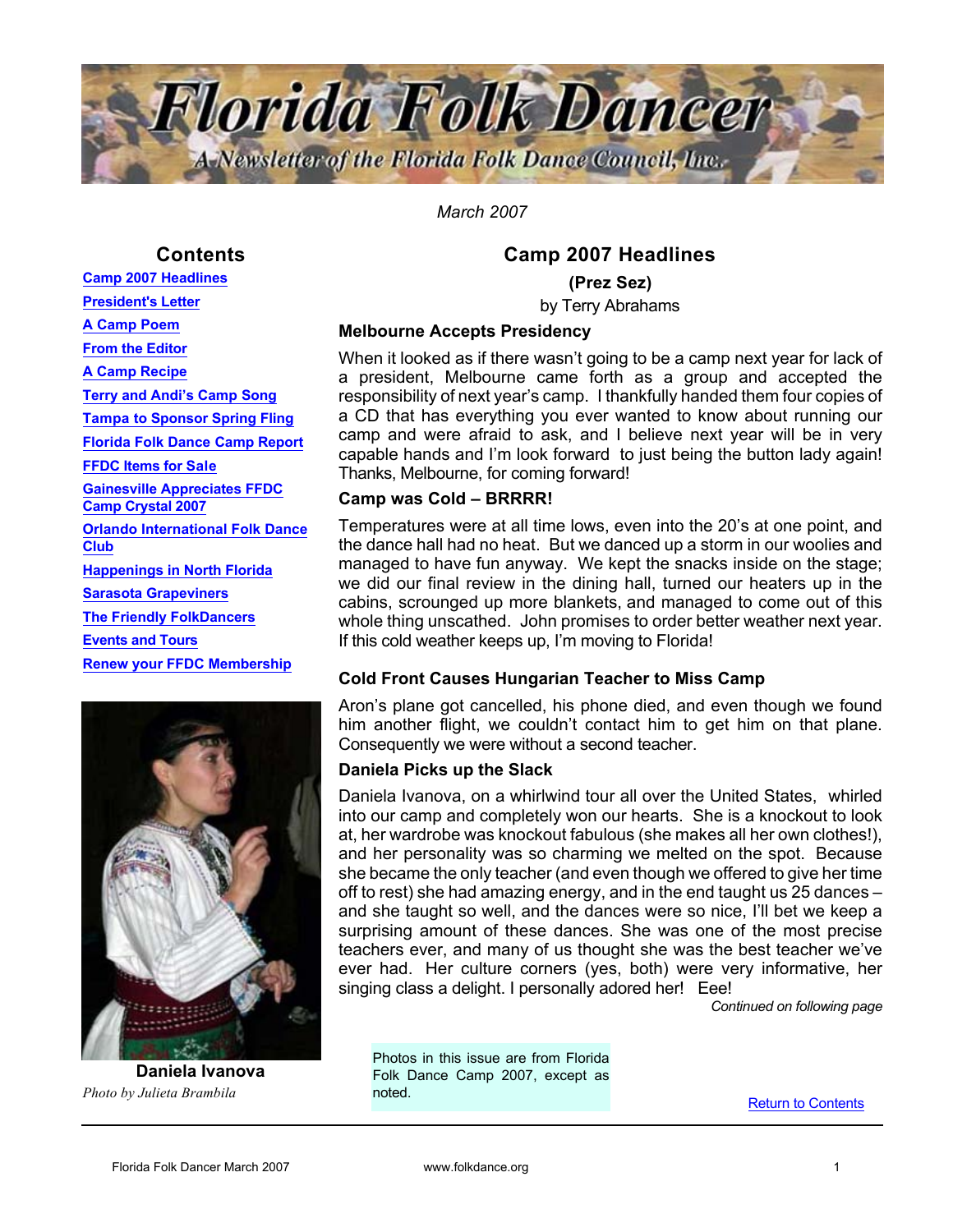#### *Prez Sez, continued*

#### Julius Works on Video

Throughout the weekend Julius was recording all of the pertinent moments of camp. Andy was very helpful in setting up and helping with the final review session. If you paid for a DVD, you will be receiving one soon. One of the dances, one of the culture corners, parties and general fun that we had. Give him time to put this all together, it is no easy feet – oops – I mean feat.

#### Local Musicians Run Out of Time

Guess we were too busy and too tired to have our little jam session this year, and guess you probably didn't even notice we didn't play our accordions for your dancing pleasure. But never fear, we will be back! Andi and I did sneak in our annual song. Thanks for laughing – we love our audience!



Juanita Schockey, Pat Henderson, Daniela Ivanova, and Joy Herndon in Bulgarian Costume *Photo by Bobby*

## Terry Thanks Everyone

Not to sound like the Academy Awards, but I hope I don't leave anyone out. The Board is first on my list. They gave me continual help in form of verbal support, solutions to problems, ideas etc. Pat did a fabulous job with the forms, taking money, and keeping track of anything financial; John did all the dance planning and he and Bobby took care of anything audio. Jean kept us eating and drinking at all breaks, as well as coordinating evening snacks and anything re cleaning up. Caroline made sure lines of communications were open prior to camp, and consequently we had a full house!

Thanks to Linda, Beth and Mickey for the meals, even though they thought it wasn't as good as last year, (and the stew meat was tough, and the potatoes stayed hard), but we loved the food. Except there was too much, and I gained two pounds. Thanks to the scholarship people for their continuous help wherever needed. Thanks to the new Olga Princi scholars who danced every dance. Thanks to Julius for running his silent auction and for doing the video, to everyone for bringing fun stuff to sell, to everyone for buying it.

Thanks to Orlando for lovely decorations. Thanks to the camp for the loan of the golf cart – it got us back and forth with great ease and saved us many, many steps, while lugging food etc. back and forth. Thanks to clubs who provided evening snacks.

Thanks to new people for giving our camp a shot. Thanks for younger than us oldsters for coming. Thanks to all you campers who came, danced, stayed, didn't complain, enjoyed, danced some more, ate, smiled as you froze, offered to help, danced some more, bought leftovers  $-$  a very special thanks to all of you!

## Prez Sez Ends

This is my last Prez Sez. I hope you have enjoyed my ramblings and I realize I told you more about my lifebesidesdancing than you cared to know, but I guess it's all about me! Now I'm giving you a rest, but feeling sad. Lovely, quiet John will take over. In a way, I will miss all of this. But we all need a break from me. So….you'll hear from me via the Tampa column anyway, and you'll see me everywhere – especially at the Spring Fling in Tampa on May 5 – don't forget! Bye!!!!!



Pearl Roth, Bernice Roth, Ursula Tison, Doris Wolman, Bobbie Ward, Pat Pieratte, Beth Brennalt, Ruth Ann Fay, Pat Henderson, and Kelly Fagan

*Photo by Terry Abrahams*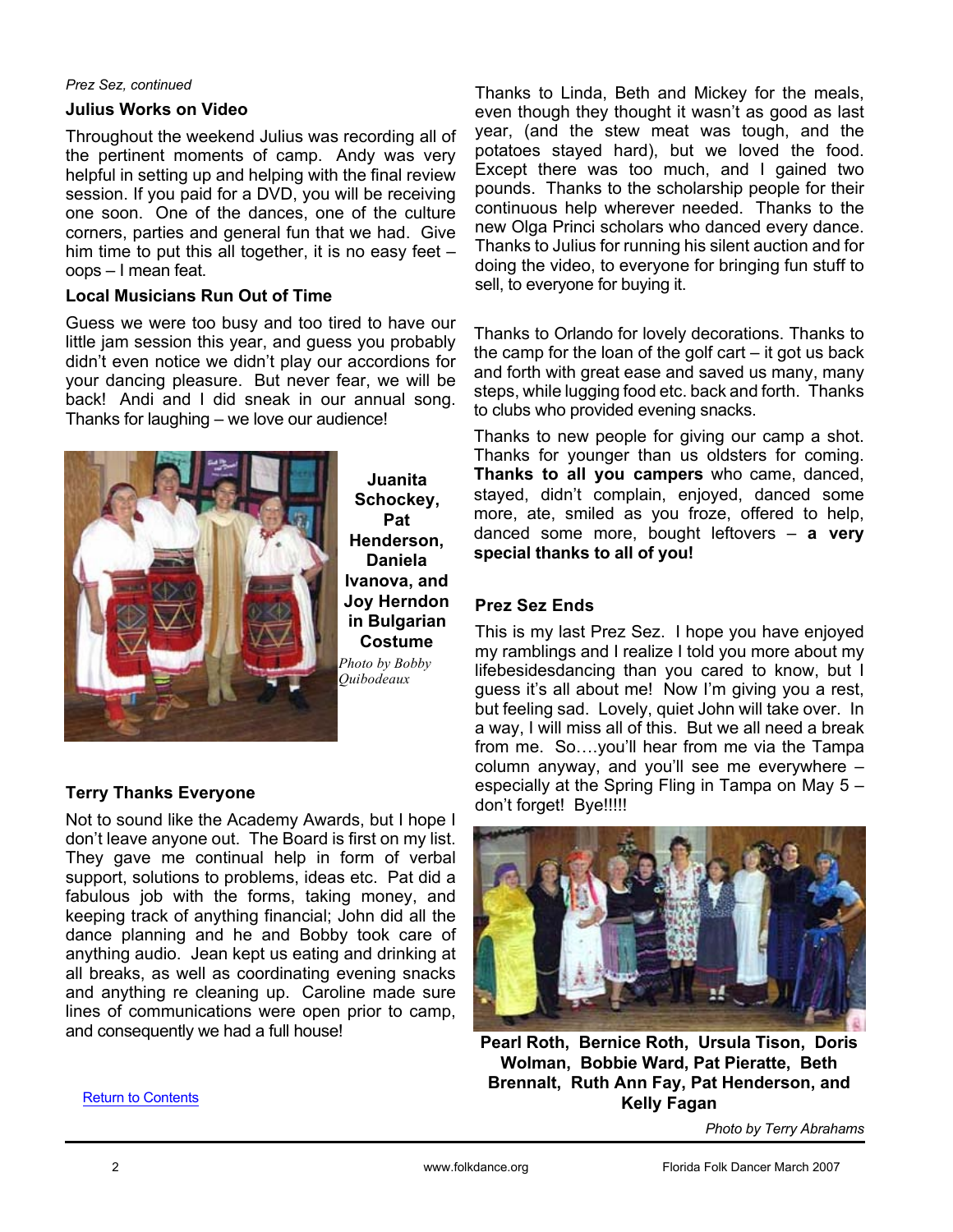#### President's Letter

#### by John Daly

Melbourne came to camp with a firm resolution that it was not yet time for us to lead the FFDC. No matter. Somehow we came away determined to meet the challenge of matching the high standard set by Terry and crew the past two years. Jan Lathi encouraged us by accepting the position of Treasurer. If she was willing to stand up, we felt with her help we could make it happen. Fannie Salerno and Willa Davidsohn agreed to be VP and secretary, respectively. The new officers and contact information are listed at the back of this newsletter and will soon be appearing on the FFDC web site.



Julius Horvath and **Terry** Abrahams in Hungarian Costume

We are open to suggestions from all of you as to what you like about Florida Folk Dance Camp and what you would like to see changed. If there's something you especially appreciated, please let us know that so we can continue. If there's something you didn't like about Camp which kept you from coming this year, please let us know what it was. This isn't a promise to make things different, but it is a promise to listen to all views.

One of the decisions which seems to have a strong consensus is to stay at Camp Crystal Lake. The various pros and cons were discussed at some length during the meeting. Yes, we're aware that the dance floor is farther away from the cabins and dining area. On the other hand, people seem much more comfortable dancing on the wooden floor. Dancing is what we are all about, and a good floor is literally the foundation. Another plus is that the food has been excellent, mainly because we hire the cook, design the menus, and order the food. This also makes it a lot more work for the camp leaders, but the result seems to have been worth it. A particular thanks to Terry, her daughter Mickey, and cook Linda Watson for making it all happen.

There is always a lot of work associated with Camp. Many camps are more organized than we are about having campers volunteer to help. In the future we are going to try to be more specific about the tasks we need volunteers to do. In the past we have viewed work scholarships more as a way of encouraging people to come to camp rather than a means of getting work done. We are also considering hiring a youth counselor to assist with some of the tasks, and may be adding a "preferred chore and time of day" to your registration form next year.

We want to give special thanks to all those who chipped in and helped out. Beth, our Olga Princi Scholar, worked in the dance hall from start to finish (2:00 Friday until 2:00 Monday). Then there were those who helped load up the food from the dance hall (with special thanks to Bobby for driving), and to Beth, Julieta, and Pat Pieratte, who helped tear down the dance hall while all others were setting up the dining hall. Our sound system scholars, Alan and Nancy, were also a welcome team this year! We got to dance! All of the help literally saved the officers hours of work after camp. We cannot forget Julius, who tapes every year and provides the wonderful Hungarian decorations. Camp cannot exist without the hard work of many people, and we appreciate everyone who pitches in!

Daniela giving a mini-culture corner on Bulgarian costume. Allan Patterson and John Daly are holding the map of Bulgaria. *Photo by Terry Abrahams*



In some years there have been complaints that it was too hot. That was definitely not a problem this year, and we are going to order a little warmer weather next year. Because the weather also prevented our Hungarian instructor from getting a flight to the sunny (if cold) south, next year we are tentatively planning Hungarian again for one of the nationalities. We're still evaluating possibilities for the other culture. (Suggestions?)

Okay, that's it for this month. It was a great camp, we all had a grand time, and I'm pleasantly tired. So let's get a good night's sleep and do it again next year!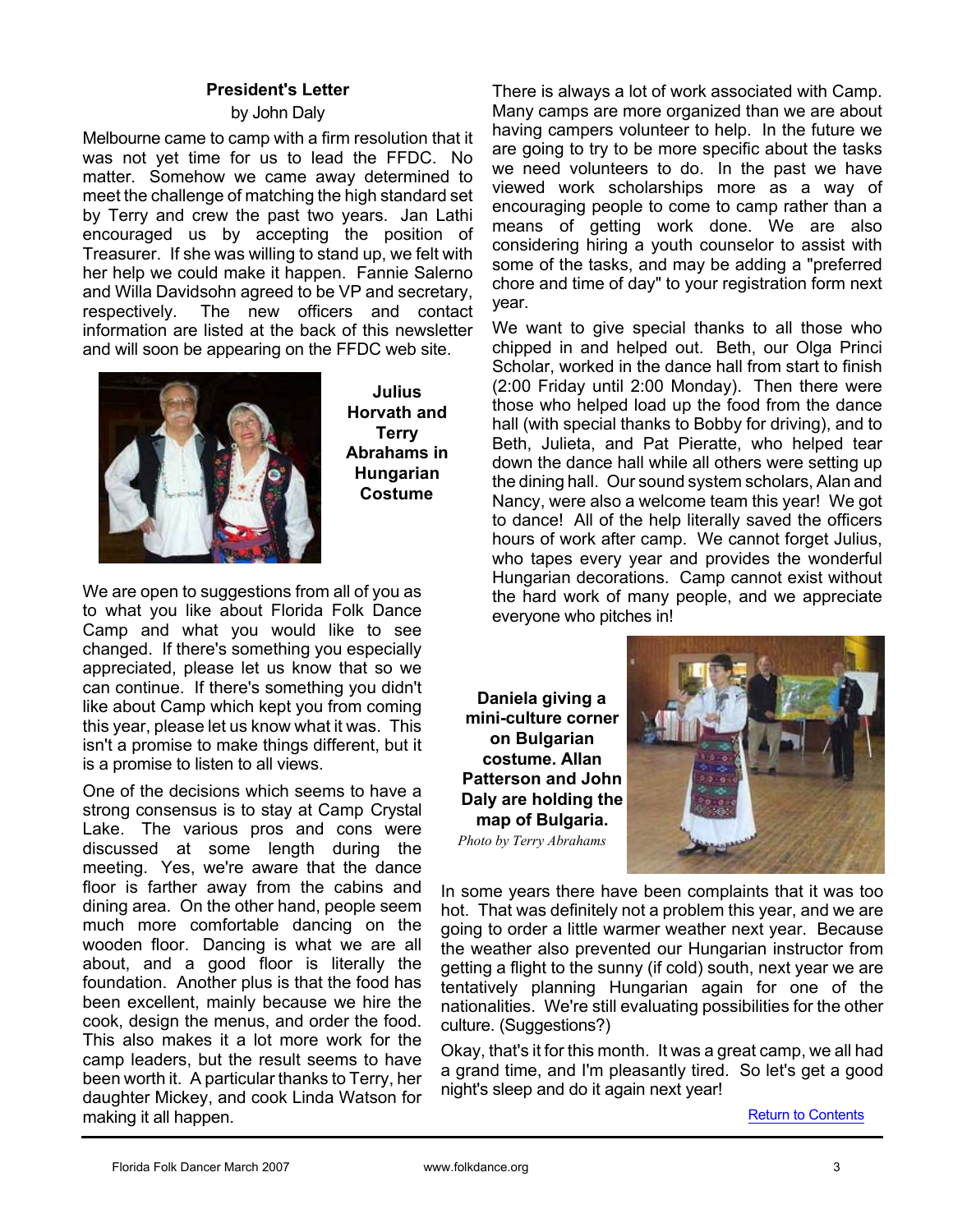# International Folk Dance at Camp Crystal Lake

By Suzan Grinarml

International Folk Dance at Camp Crystal Lake? I said to myself of this I'll partake. First dance camp for me was such a delight, And dancing I did far into each night.

Arrived very early, Bernice at my side, To show me around, a wonderful guide. That octogenarian lady with high energy, Will be a great mentor, of this I foresee.

Friday night dinner was served on the dot. And it was delicious but the menu forgot. Walked to the dance hall a-shivering I was, With hat, coat and scarf and warm woolen gloves.

But not to worry as I kicked up my feet, Hat, coat, scarf and gloves would be left on the seat. As Daniela did her first demonstration, I stood there in awe with a bit of frustration.

She wants *us* to do *that*? To myself, this I said. Her fast moving tapping just went to my head. Confusing my brain, I was getting quite dizzy, My stumbling feet in a Bulgarian tizzy!

We were cultured and metered Bulgarian style, As she danced and she sang then would give us that smile.

We are complete!! We will dance now with ease. With a lift of her hand, Maestro "moosica" please.

My right foot was left and my left foot was right, Chaotic confusion but still I held tight. Then magic happened and I started to dance, To some kind of rhythm as if in a trance.

The weekend continued, many dances to try, What joy and excitement, an adrenalin high! Watching the dancing of warrior men, Earthy and sensual, I longed to join in.

Beautiful dresses and skirts on the tables to buy, An "Ursula" sought after dresses to try. And Olga Princi silent auction was just too much fun, So many decisions, this one, no that one.

The costumes so gorgeous, a colorful array, For night dancing, it looked like a floral bouquet. The ethnic food on the tables for snacking and munching,

Was simply delicious, on the foods I was crunching.

Then in the mornings for the brave and the strong, Was a dip in the lake but it wouldn't be long. For I love to swim but I had to think twice, As my ready toe touched a thin layer of ice.

Hungarian, Bulgarian foods, lunch and dinner, Were A number one in my book, what a winner. Belly dancing show, I almost forgot,

With Ann and Kelly, dear folks, they were hot!!

Many thanks to Terry Abrahams for the success of it all,

As she leaves the office of president she stands very tall.

Congratulations to John Daly as he steps forward now,

And for his music we danced to, Maestro; please take a bow!!

With great appreciation for a wonderful experience, Suzan Grinarml February 16-19, 2007

# From the Editor

Editing this month's Florida Folk Dancer has been fun – hearing all about camp and seeing the pictures. And what a variety of material you all produced, including poetry and a recipe!

While you were kicking up your heels and freezing in the cold, Gary and I were on Maui, Hawaii. We went to a luau and saw a pretty good show featuring hulas of Hawaii and Tahiti. I went up on stage, along with Gary's two little granddaughters, for some audience participation hula lessons. I can't say I'm ready to perform the hula, yet. At right are a couple of pictures of the real hula dancers. It was an equal opportunity show - the men gyrated their hips, too.

*- CL*



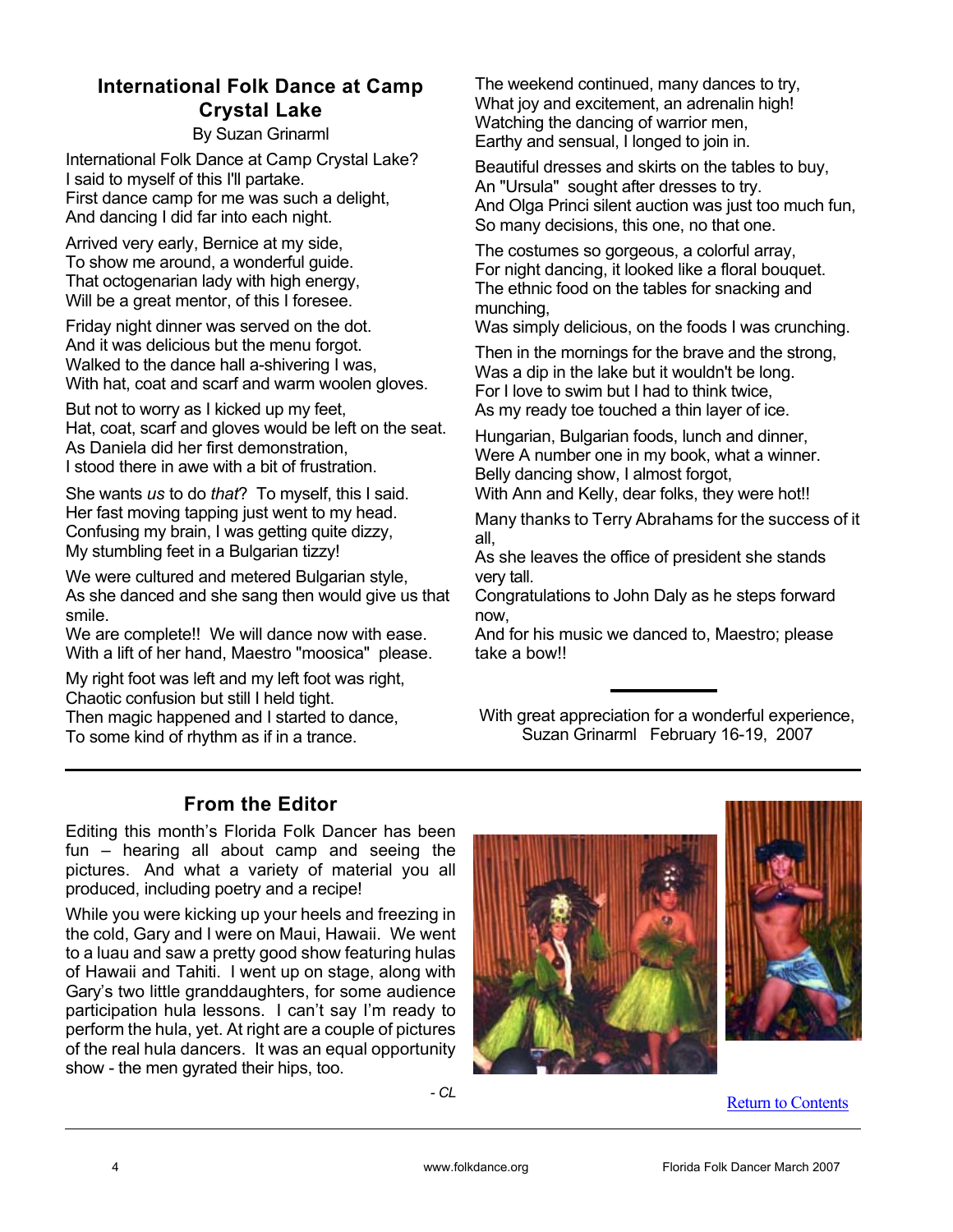# Baked Pears with Vanilla Syrup

Country: Bulgarian

Cold, vegetarian fruit-nuts dessert; gluten, wheat free Time: 30 min. plus cooling Serves 4

#### Ingredients:

4 large Pears, halved 1oz Chopped Walnuts 2 tbsp Brown Sugar 1oz Softened Butter ½ teasp Ground Cinnamon

#### For the syrup:

8 oz Granulated Sugar 8 fl.oz. Water 1 teasp Vanilla Extract

#### Instructions:

1. Preheat the oven to  $350¢$  F. Lightly grease a shallow ovenproof dish. Halve the pears lengthways, remove the cores and place in one layer, cut sides up, in the ovenproof dish.

2. Place the walnuts, brown sugar, butter and cinnamon in a small mixing bowl and mix thoroughly.

3. Divide the mixture among the pear halves, sprinkle 1-2 tablespoons of water over all and bake for 15 to 20 minutes.

4. Meanwhile, place all the ingredients for the syrup in a saucepan, bring to the boil, stirring, then continue to cook for about 10 minutes or until the mixture is thick and syrupy.

5. When the pears are cooked, remove from the oven and pour the hot syrup over the top.

6. Set aside to cool. Serve cold.



Return to Contents

*Photo by Jack Seltzer*

# Terry and Andi's Camp Song

Sung to the tune "Together"

We came here for fun To bask in the sun And dance all our hearts out together

But instead we froze Our fingers and toes We just couldn't count on the weather

Well, Aron was supposed to teach us But 'cause of the snow, couldn't reach us So Daniela all creamy and peaches She slaved and she saved us

So we made it through Daniela thank you We loved all the Bul-gar-ian Next time we meet Let's have some heat It's easier on our dancing feet Together we'll come back again.

# Tampa to Sponsor Spring Fling

by Terry Abrahams

Tampa was thrilled to see so many people at camp. We all had a great time and loved Daniela. And now for my next act!

Tampa is sponsoring Spring Fling on May 5, 2007 at Kate Jackson Recreation Center in Tampa. See particulars in Events and Tours.

I've booked the building to start at 9 AM, but we need time to set up. If you show up before 10 AM, please come in! We don't promise dancing until 10:00. If we are still there and alive after 7 PM, for another \$20.00/hr we can stay longer. I haven't seen us dance much past 7 or 8 in the past few years, so have only paid up until 7:00 at this time.

We want to thank Julius for sponsoring this event for the last 25 (at least) years! We're not going to be as generous as he and provide food. Please bring a dish for our lunch break, around 12 noon to 1 PM. Further decisions will be made further down the line. I think if we quit at 7:00, we could all go out to dinner together somewhere and shmooze! If you think that's a good idea, let me know.

At left, Daniela with Linda Seltzer, Gary Kirkpatrick, John Ward, Peg Kirkpatrick, Julieta Brambila, June Littler, Margaret Tolbert, and Stefan Craciun, showing off a pleated Bulgarian skirt.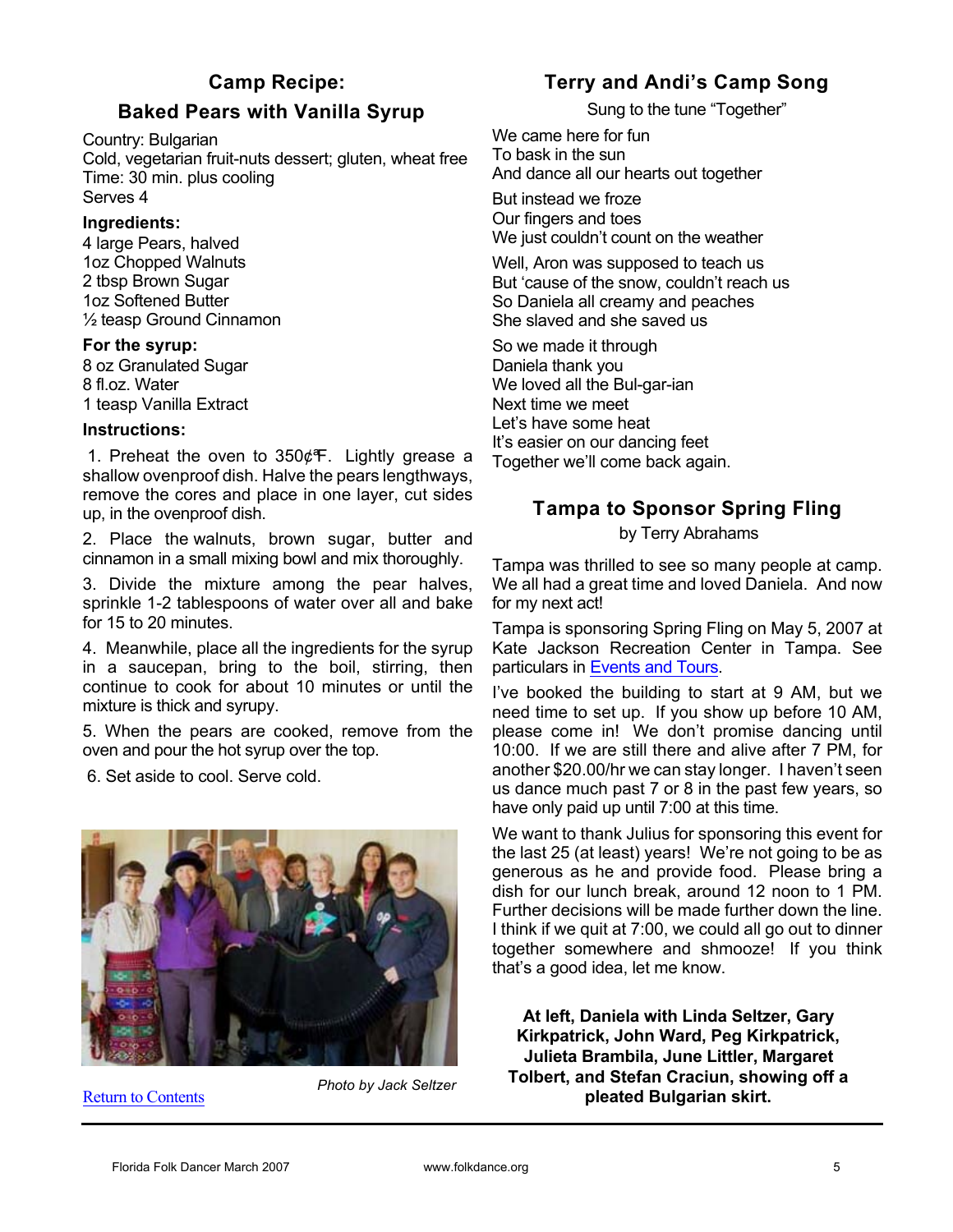| <b>Florida Folk Dance Camp Report 2007</b> |             |  |  |  |  |
|--------------------------------------------|-------------|--|--|--|--|
| Camp 2007 Expenses                         |             |  |  |  |  |
| <b>Syllabus and Printing</b>               | 80.92       |  |  |  |  |
| Food                                       | 3,013.85    |  |  |  |  |
| Cooks                                      | 1,700.00    |  |  |  |  |
| Instructor                                 | 1,294.32    |  |  |  |  |
| <b>Miscellaneous</b>                       | 0           |  |  |  |  |
| <b>Snacks</b>                              | 0           |  |  |  |  |
| Facilities, insurance B&B                  | 3,624.36    |  |  |  |  |
| T-shirts                                   | 407.58      |  |  |  |  |
| DVDs (estimated)                           | 300.00      |  |  |  |  |
| <b>Buttons</b>                             | 29.75       |  |  |  |  |
| <b>Expenses Total</b>                      | \$10,450.78 |  |  |  |  |
| Camp 2007 Income                           |             |  |  |  |  |
| <b>Basic Camp Fees</b>                     | 10,180.50   |  |  |  |  |
|                                            |             |  |  |  |  |
| T-shirts                                   | 310.00      |  |  |  |  |
| <b>DVDs</b>                                | 660.00      |  |  |  |  |
| Syllabus                                   | 65.00       |  |  |  |  |
| <b>Income Total</b>                        | \$11,215.50 |  |  |  |  |
| <b>Camp Net Income 2007</b>                | \$764.72    |  |  |  |  |
| <b>Additional Income</b>                   |             |  |  |  |  |
| <b>Membership Dues</b>                     | \$785.00    |  |  |  |  |
| <b>Olga Princi Donations</b>               | \$523.00    |  |  |  |  |

# FFDC Items for Sale

Two 2007 camp t-shirts, white, size small -- \$10 each FFDC Camp 2006 DVD, Serbian & Polish -- \$10 Bata's Serbian folk dance music from 2006 camp - \$10

To order items, contact: Pat Henderson, henderp@bellsouth.net or 407-275-6247.



John Ward and Julieta Brambila Keeping Warm

*Photo by Jack Seltzer*

# Gainesville Appreciates FFDC Camp Crystal 2007

#### by Jack Seltzer

We have come down a little from FFDC camp weekend and it wasn't easy, after spending a wonderful 2 - 3 days hanging with folks from all around Florida and Georgia. Daniela Ivanova was superb -.sang and danced us into oblivion. We never did so many hip hops in 48 hours. For the first time it took me a little time to warm up and get loose, but by Sunday morning, I was feeling into it - plus she started to do more northwest Bulgarian stuff, like Alleneluls and more grounded rhythms.

We really appreciated all the Bulgarian or Hungarian recipes being cooked up every day. The desserts and snacks brought by different groups for the evening parties were also really fine. Julius put some folks together and did a bunch of Hungarian desserts for the Saturday night party (ate those easily for 2 days). Guacamole the first night also went down easily. Thanks a lot, Melbourne, for being so generous with it all.

It was a fun time with so many of us from Gainesville (a real treat this year). Let's see - Julieta, John, June, and Arleen Kaufmann stayed through the end on Monday. We tried, but had to leave on Sunday (after the fascinating culture session in the afternoon). Peg and Gary were in and out on Saturday and Sunday; Joyce, Arlene B., Charles, Jacek, and Gary and Sharon D. spent a good time on Saturday. Stefan spent two nights and days getting acquainted with the enormity of the whole event and Margaret spent Saturday night probably thinking of painting some of the scenes she was witnessing all around. She's still probably working on those "eeeeeee's" in that high piercing Bulgarian sound of the ladies.

Everyone from our neck of the woods had plenty of smiles between all the seriousness of figuring out where their feet were going next. We're all happy we were able to attend this year. We missed out on some Hungarian styling but maybe it was all for the better as Daniela was truly a huge little bundle of energy to watch and appreciate. Thanks to all the now former officers. You sure were dynamite with all your thoughtful caring for everyone and everything that went with the camp. Good luck, John Daly, and thanks so much for taking on the responsibilities of camp.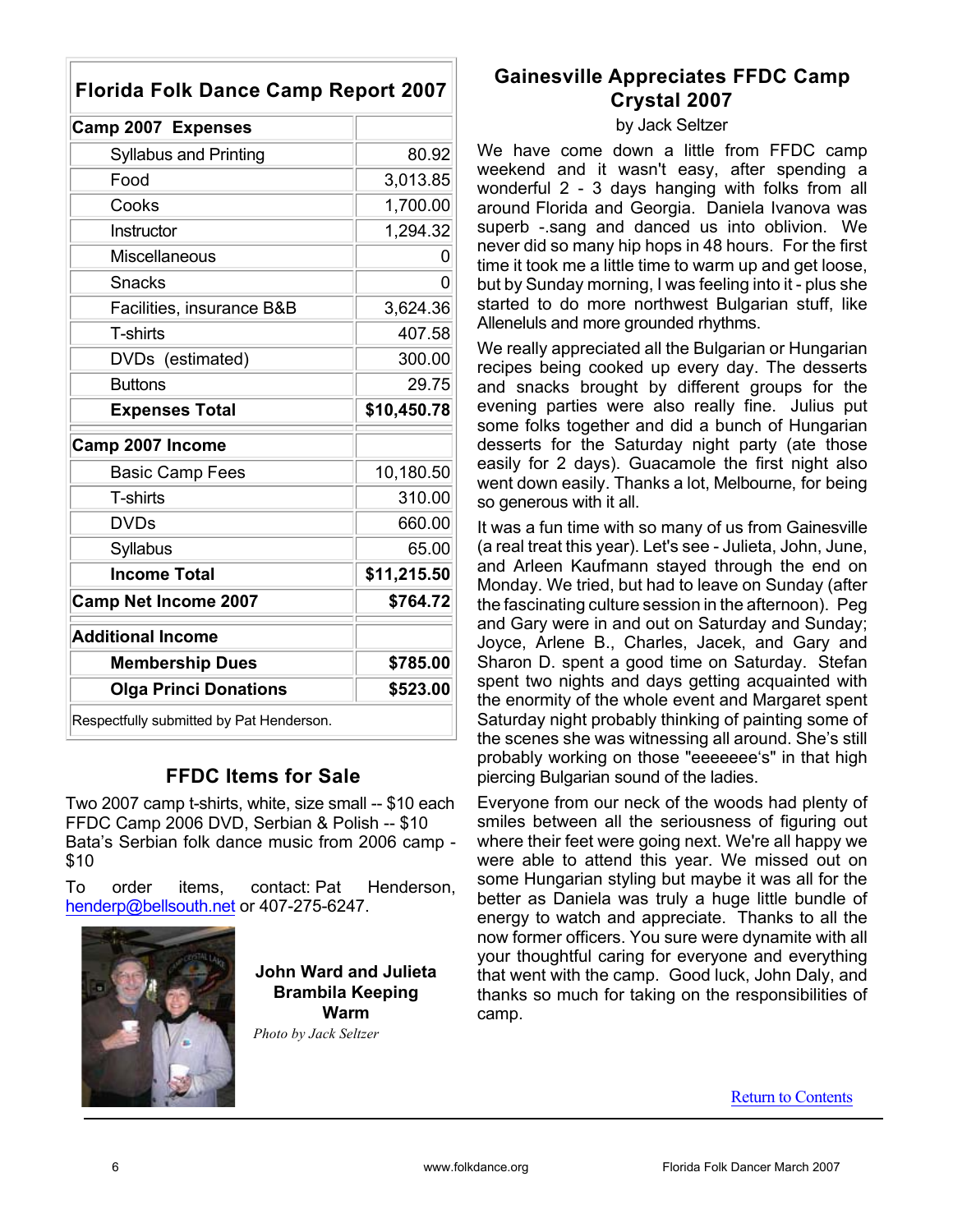# Orlando International Folk Dance Club

#### by Pat Henderson

Our club had an extremely busy February, especially with the Florida Folk Dance Camp! We started out the month with back to back Greek Festivals, first in Ocala on February 3 and then in Melbourne on February 10. In Melbourne, Bobby, Manuel and I were interviewed by the Florida Today newspaper and they took many pictures Parts of our interview were in the paper the next day but the pictures did not make the picture gallery online.

We are proud once again of Kelly Fagan, who starred in Man of La Mancha at the Helen Stairs Theatre in Sanford the first two weekends in February. On February 14, we had our traditional Valentine's Day party. We tried to not overdo the sweets. Thank goodness for the red camp shirt from last year!

Most of our club attended camp this year and in spite of the extreme cold, we all enjoyed camp and Daniela very much. She kept us moving and moving and moving. Her teaching method was outstanding and voice was incredible. Bobby and I had the privilege of picking her up at the airport and hosting her the night before camp. She was a joy to have as a guest. It will have a special meaning to us as we do her dances with her singing.

See Events and Tours for OIFDC special events on March 14 and 29.



# Sarasota Grapeviners

#### by Andi Kapplin

I'm happy to report that Marie is recovering nicely from her surgery but her doctor is imposing a "no dancing" period for a few more weeks. She's still been gracing us with her presence and is perfecting the art of chair dancing.

Nancy Wilusz has been teaching some of the dances she learned at the Door County workshop.

In addition to our wonderful "regulars", we've been<br>enjoving our snowbirds. Erica Karp taught enjoying our snowbirds. Erica Moosh/Sasoon and Ron Fico taught I Kariotikos. I'm ready to begin teaching the Bulgarian camp dances.

# Happenings in North Florida

by Jack Seltzer

Gainesville, U.S. of America reporting for duty. It's been a busy time for our group this past month. And March looks to be even more fun and active, with our performance at Kanapaha on the 24<sup>th</sup> and our weekend Daniel Sandu workshop beginning on the 30th(see our additional note of this event elsewhere in this publication).

First, camp was a blast with all the hip hops and stomps we did with Daniela. She was a bundle of energy. It was an inspiring experience. We all came away exhausted and overwhelmed with the constant movement and novelty of her styling. It's always so great to get the finer details of all these dances from the professionals. Since Linda and I are teachers, it was interesting to know her regular job was choreographing these dances for children in Bulgaria.

So far so good, as we've done some of her SW Bulgarian versions of "Selski Shopski Hora" and "Abdal". Once our performance on the 24<sup>th</sup> is over, we'll work on more of her stylish dances.

Anyway, we've put together a fine list and variety of dances for Kanapaha. "Allunelul Batut, Atlantic Mixer, Bannielou Lambaol, Baztan Dantza, D'Hammerschmeid Gaessel'n, Karagouna, Konyali, Korobushka, Lum Lum Ley, Male Shevsho, Rustemul, Yves' Tropanka and at least 1 more featuring Margaret and Stefan.

We're up to 12 performers as of last night: June Littler, Arlene Bargad, Charles Willett, Stefan Craciun, Joyce Dewsbury, Gary & Peg Kirkpatrick, John Ward, Mireille Perrotte & Margaret Tolbert and Linda & myself. We're having fun preparing it all. Lots of initiators and listeners.

Margaret has put a lot of time into organizing the Daniel Sandu "Gypsy Romanian Fusion" workshop weekend. He taught a workshop here about a year ago and was invited back because everyone loved his dances. We promise that if you can get up here for the Saturday workshops, you'll bring home some unusual and unique dancing. He's spectacular in his techniques and his teaching will be refreshing for all of us to digest in one solid Saturday. Sunday morning will be a comeuppance to the first two days of flying all over the floor.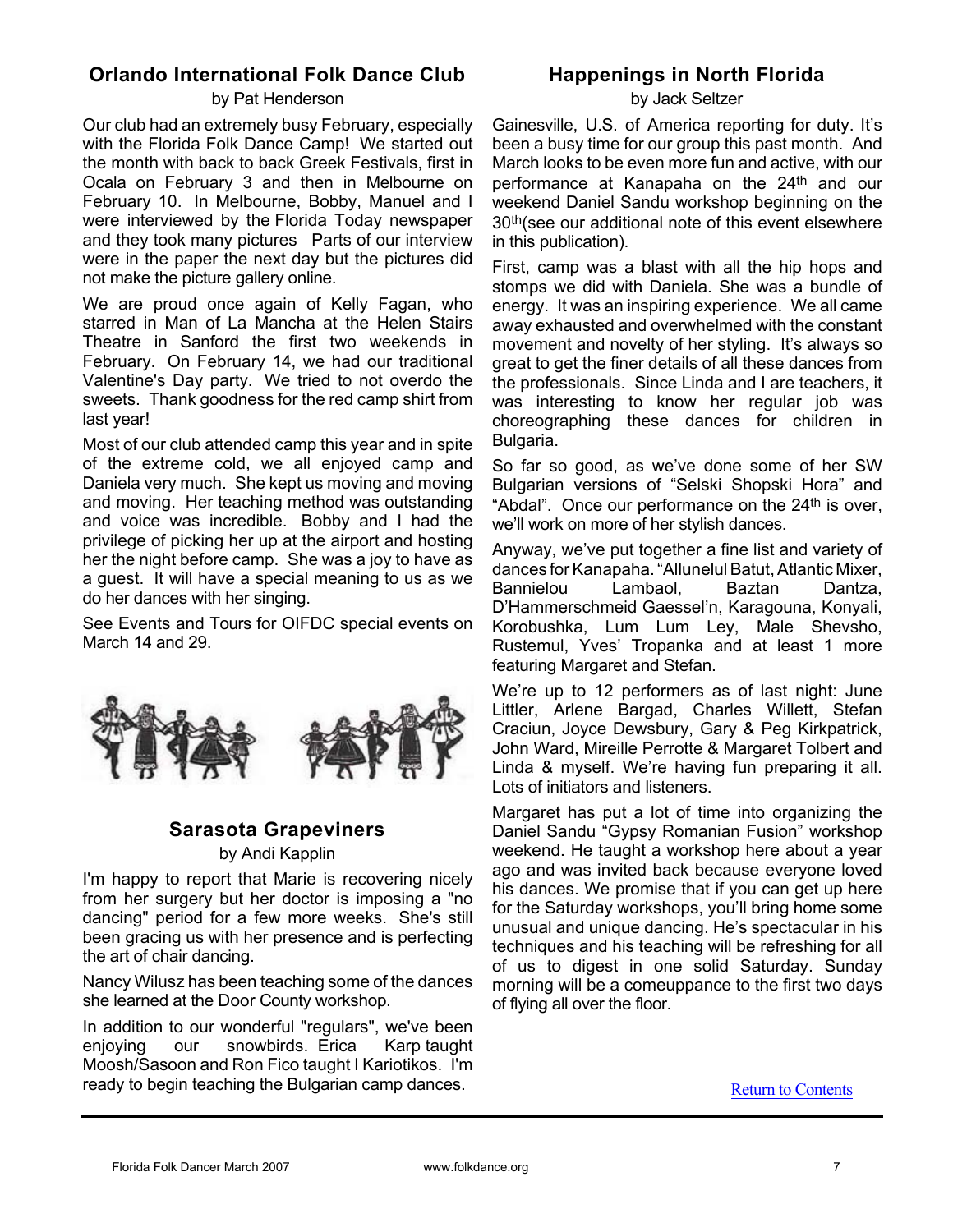# The Friendly FolkDancers

by Caroline Lanker

The Friendly FolkDancers are coming to Florida. They are members of the Religious Society of Friends (Quakers) who do international folk dancing to promote world peace. "We work toward creating a world community interconnecting the world's peoples through international folk dancing. Every time we dance a dance from another culture we are performing an act of peace."

Serendipitously, I found out that the Friendly FolkDancers were arranging a tour of Florida shortly after Dan Lampert's "Reflections on Dance" appeared in the December 2006 Florida Folk Dancer. Dan mused, "Wouldn't it be great if dancing could help people from around the world understand each other better?" The Friendly FolkDancers are trying to put that idea into practice. Beginning in 1986, they have toured several areas of the US as well as a number of other countries. Their program includes suites of dances from different sides of conflicts, past and present, and audience participation in a variety of easy, fun, playful and meditative dances. The religious content is very low key, not sectarian, non-proselytizing and should not be a deterrent to anyone's enjoyment of their program.

They will be touring Florida from March 24 through April 1. And – I will be touring and performing with them. You are invited to come out and see us! See Events and Tours for their currently scheduled events. We are still trying to schedule events for the open dates. For more information, see the Friendly FolkDancer website, www.infinitejoy.com/ffd/, or contact me before March 22. After that, see the contacts for the individual events.

# Events and Tours

# March

## March 14 OIFDC St. Patrick's Day Party

Place: Pat and Bobby's house, 9859 Berry Dease Rd., Orlando, FL 32825. Wear your Irish green and bring finger food if you wish.

Return to Contents

# March 17 and 18 – St. Petersburg International Folkfair Society (SPIFFS) Annual Fair

Place: Vinoy Park in downtown St. Petersburg FL 33705 Price: \$6 in advance, \$10 at the gate. For more information, call: 727-552-1896

### Saturday, March 24 – Gainesville Folk Dance Club Performance at Spring Garden Festival

Place: Kanapaha Botanical Gardens, 4700 S.W. 58th Drive Gainesville, FL 32608, phone: 352-372- 4981, website: www.kanapaha.org/index.htm

Time: Gainesville folk dance performance 11 AM Saturday. The festival goes on Saturday 9 AM - 6 PM and Sunday 10 AM - 5 PM, with numerous performing groups and individuals.

Price: There is an admission price (unspecified, but small). Free shuttle bus service from Kanapaha Park & Kanapaha Middle School, both on Tower Road (SW 75 St.).

#### Saturday, March 24 Friendly FolkDancers, sponsored by Tampa Friends Meeting

Place: United Church of Christ, fellowship hall 7308 E. Fowler, Tampa 33617 Time: Potluck dinner at 6:30 PM; performance at 7:15 PM

Contact: Nil Wilkins 813-863-2566, ngwvet@aol.com or Andrea Walsh 813-985-5013, andreagwalsh@yahoo.com

## Sunday, March 25 Friendly FolkDancers, sponsored by St. Petersburg Friends Meeting

Place: St. Petersburg Friends Meetinghouse 130 19th Ave. SE, St. Petersburg, FL 33705 Time: potluck lunch at 12 noon (Following worship at 10:30 AM)

Performance at 1:00 PM Contact: Davida or Martha, 727-896-0310, pronica@verizon.net.

### Monday, March 26 Friendly FolkDancers, sponsored by Clearwater Friends Meeting

Place: Scottish American Society Hall, 917 Louden Ave., Dunedin, FL 34698 Time: 7:00 PM - light refreshments, performance at 7:30 PM Contact: Peter Day, 727-372-6382, p1rd@verizon.net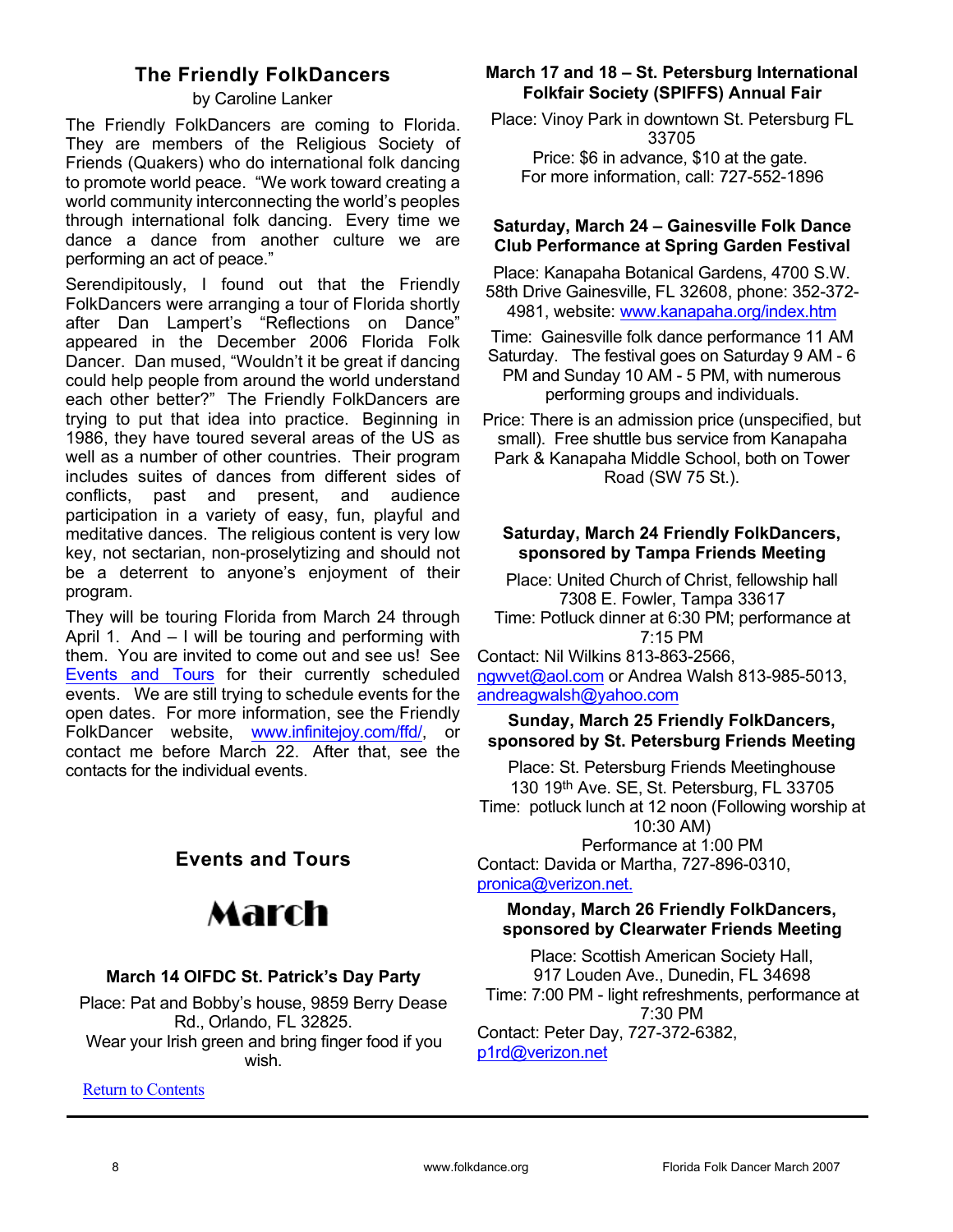#### Tuesday, March 27 Friendly FolkDancers, sponsored by Lake Wales Friends Worship **Group**

Place: First Presbyterian Church of Lake Wales, fellowship hall (behind the church building) 16 N. 3rd St., Lake Wales, FL 33853 Time: 7 PM Contact: Catherine Price, 863-676-2199 famprice@verizon.net

## Thursday, March 29 Friendly FolkDancers at Orlando International Folk Dance Club

Meet the Friendly Folk Dancers and dance with them. This will not be a full performance.

Place: Henderson/Quibodeaux home, 9859 Berry Dease Rd., Orlando, 32825 Time: Potluck supper 6:30 PM, dancing 7:30 PM.

Contact: Pat Henderson, 407-275-6247, henderp@bellsouth.net

## March 30 - April 1 Daniel Sandu Workshop in **Gainesville**

Romanian, Gypsy and Fusion Dances

Place: Friday night – Gainesville Dance and Music Association, 308B W. University Avenue, Gainesville FL 32604, website www.gdma308.org/index.htm; Saturday and Sunday - Pofahl Studios, 1325 NW 2nd Avenue, Gainesville FL 32601

Time: Friday 8:30 PM -11 PM; Saturday 10 AM -12 noon and 2 - 4 PM; Saturday evening request dancing and party; Sunday 10 AM - 12 noon

Price: \$10 per session.

For more information, see www.hopstomp.com.

# Hungarian State Folk Ensemble

The Hungarian State Folk Ensemble will tour Florida in early April. Performances are listed below.

They need volunteers to do merchandising at each performance (and receive free admission). For more information contact: Kalman Magyar (Sr.), Email: Magyar@magyar.org; Phone: 201-836-4869 or 201-321-7434 or 646-808-0661

## Thursday April 5 Stuart, FL

Lyric Theatre www.lyrictheatre.com

Saturday April 7 Clearwater, FL Ruth Eckerd Hall www.rutheckerdhall.net

Monday April 9 Naples, FL Naples Philharmonic Hall www.thephil.org

Tuesday April 10 Sarasota, FL Van Wezel Performing Arts Hall www.vanwezel.org

Wednesday April 11 Daytona Beach, FL Peabody Auditorium www.peabodyauditorium.org

> Thursday April 12 Gainesville, FL Phillips Performing Arts Center www.performingarts.ufl.edu

# April 20-22 Rang Tang

Miroslav "Bata" Marcetic teaching Serbian dances. Bulgarian music by the Zelyaskov Family at the evening parties.

Place: Memorial Drive Presbyterian Church, 5240 Memorial Drive, Stone Mountain GA 30083.

Schedule: Friday 7:30 PM – midnight; Saturday: 8:30 AM – midnight, Sunday 9:30 AM – 1 PM. Breakfasts are provided.

# April

## Sunday, April 1 Friendly FolkDancers at Unitarian Universalist Fellowship of Marion County

This program will be integrated with the Unitarian Universalist service. Place: Elks Lodge, 7655 E Hwy. 25, Belleview, FL 34420 Time: 9-11 AM

Contact: Fran Marciano, mollymarch@aol.com

Return to Contents



Price: \$85 for total weekend if registered by 4/13. \$60 if you come from over 300 miles away or are a full time high school or undergrad student. \$90 if registering after 4/13.

Contact: Liz Nunan, 404-292- 7176;

email liznunan@hotmail.com or

Mary Turlington 770-270- 5884; email maryturl@juno.com.

Terry Abrahams, Bobbie Ward and Pat Pieratte with FFDC Camp Quilt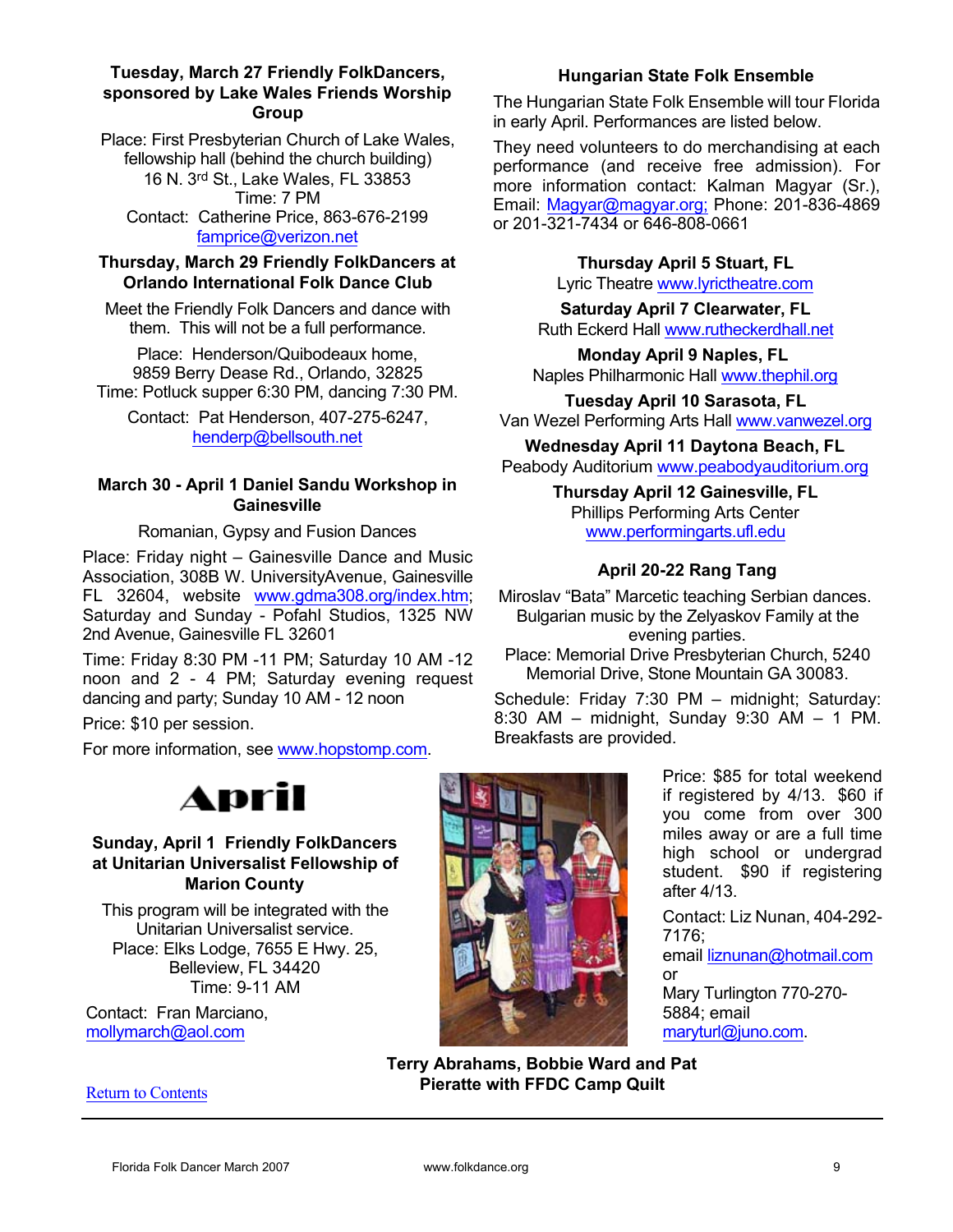## April 28 Shlomo Bachar Workshops

Place: Rosemary Court, 8l0 Central Ave., Sarasota 34236

Time: Two workshops, l0:30 AM until l2 noon and 1:30 PM to 3 PM. Contact is Estrella Engelhardt 94l 923-02l8 .

Price: \$20 for each workshop or \$30 for two. Space is limited; please sign up by April l5th.

Contact: Estrella Englehardt, 94l 923-02l8 between 8:30 AM and 8 PM; email: estrella2@comcast.net

# April 28 - 29 Israeli Dance Workshop

Guest teacher: Ruthy Slann

Place: Jewish Community Center of Greater Orlando 851 N. Maitland Ave. Maitland, FL 32751

Schedule: Saturday teaching and party 7:30 PM - 11:30 PM; Sunday teaching 9 AM - 5 PM, followed by potluck and request dancing

Price: \$50 for the whole workshop

Contact: Debbie Meitin 407-257-9147; email dmeitin@cfl.rr.com

# Sunday, April 29 World Dance Day

Promoted by International Dance Council CID. See web site www.cid-unesco.org/html/dance\_day.html.



# Saturday, May 5 Spring Fling

Place: Kate Jackson Recreation Center, Anderson Park, 821 S Rome Ave., Tampa, FL (directions in next issue) Wood floor!

Time: 10 AM to 7 PM

Price: \$5 and bring a lunch dish to share

Also see Tampa to Sponsor Spring Fling.



#### Daniela Ivanova and Ernesto Baizan

*Photo by Julieta Brambila*

## May 12-13 Mayfair Ball

Presented by The Central Florida English Dancers Featuring Jacqueline Schwab (from Lexington, MA) With music by Full Circle (from Jacksonville, FL)

Time: Saturday May 12 Workshops 12:30-4:30PM, Ball 7:00-10:30 PM; Sunday, May 13 Breakfast and more dancing 9AM - 12 noon

Place: Saint Cloud Senior Citizen Center, 3101 17th Street, St. Cloud, FL

Price: \$25 by 4/14/07, \$30 after

Contact: Phone: 407-284-1955, website: chagalo.org/ecd/StCloudECD.html Checks made out to Curtis Stulting and mailed to: 115 Avenham Drive, Deland, FL 32724



|  |  |  |  |  | June 10 - 23 Tour of Romania |
|--|--|--|--|--|------------------------------|
|--|--|--|--|--|------------------------------|

Led by Theodor and Lia Vasilescu and their partner Marin Barbu

Dances and tours of East Transylvania, Central and South Moldavia, Danube Delta area, Constanta, Bucharest.

Land cost estimated at \$1500, everything included.

This is their fifth tour. FFDC members Jim and Sara Osborn went on the first three.

Contact: Ping Chun, 973-539-7020 or e-mail: ping.chun@att.net

# June 23 – July 1 Provence and Burgundy Cruise, offered by Mel Mann

Leader: Sandy Starkmann

Tour includes a 7-night cruise from Arles up the Rhone River to Chalon. A 4-day, 3-night extension in Paris is also offered.

Pat Handerson and Bobby Quibodeaux have been on a Mel Mann "Dance on the Waters" cruise in the past – contact them for a critique.

For more information, see Mel Mann's web site, www.folkdanceonthewater.org/indexb.php.

Or contact Mel Mann % Berkeley Travel Company, 1301 California St., Berkeley, CA 94703; phone 510- 526-4033; fax 510-524-9906; email: meldancing@aol.com.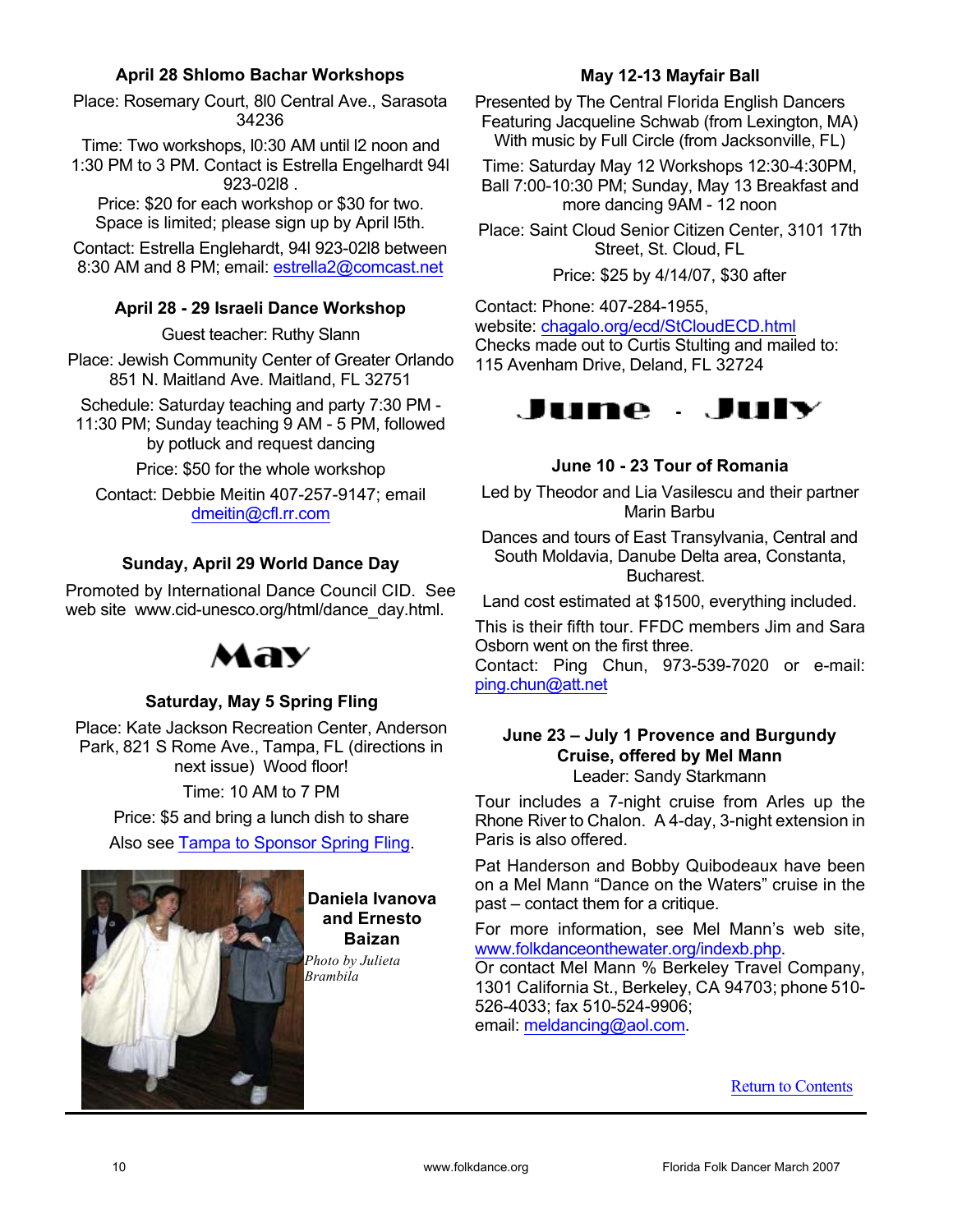

## September 1 – 15 Poland Tour, offered by Jim Gold

#### Leader: Richard Schmidt

Features sightseeing, folk dancing and folklore in several cities and villages, including Krakow, Lodz, Gdansk and Warsaw.

Contact: Jim Gold International, Inc. 497 Cumberland Avenue,Teaneck, NJ 07666. Phone 201-836-0362 Web site: www.jimgold.com. Email: Jimgold@jimgold.com

*Please note: The Florida Folk Dancer prints information on folk dance tours which may be of interest to our readers. This does not imply an endorsement or recommendation of any tour.*

# Sept 5-9 World Conference on Dance Research

Held by International Dance Council CID, in Athens, Greece. See web site

www.cid-unesco.org/html/announcements.html.



#### October 21 - November 2, 2007 Greece and the Greek Islands Tour Santorini extension: November 1-4

Led by Jim Gold and Lee Otterholt

This is similar to the Greek Tour that a number of FFDC dancers went on in 2006. See the stories of that trip in the Florida Folk Dancer, November 2006. See contact information with the September 1-15 Poland Tour.

# Renew your FFDC Membership

Now is the time to renew your membership with FFDC, if you haven't already done so (unless you are one of the very few whose memberships expire at a different time of year). If you don't renew, March will be the last month you will receive the Florida Folk Dancer, if you get a mailed copy, or receive email notification of its availability on the website and significant announcements by FFDC. FFDC members will also receive a copy of the FFDC membership list. Please continue to support FFDC, the vital glue which cements together our small and sparse community of international folk dancers in Florida (and some nearby areas.)

Outgoing treasurer, Pat Henderson, will receive renewals until the April newsletter is published.

# Florida Folk Dance Council, Inc.

|                                                                                                                                                                                                                                 |                         | <b>MEMBERSHIP FORM</b>                                                             |  |  |  |
|---------------------------------------------------------------------------------------------------------------------------------------------------------------------------------------------------------------------------------|-------------------------|------------------------------------------------------------------------------------|--|--|--|
|                                                                                                                                                                                                                                 |                         |                                                                                    |  |  |  |
| Address: Address:                                                                                                                                                                                                               |                         |                                                                                    |  |  |  |
|                                                                                                                                                                                                                                 |                         |                                                                                    |  |  |  |
|                                                                                                                                                                                                                                 |                         |                                                                                    |  |  |  |
| Do you want to receive a <b>printed copy</b> of the newsletter <b>by mail</b> ? Yes No                                                                                                                                          |                         |                                                                                    |  |  |  |
| (Note: If you give an email address, you will receive an announcement when the newsletter has been posted<br>on the website before it is mailed and you can print it out - with pictures in color if you have a color printer.) |                         |                                                                                    |  |  |  |
|                                                                                                                                                                                                                                 |                         | <b>FFDC Membership</b>                                                             |  |  |  |
|                                                                                                                                                                                                                                 |                         | Single 15.00 15.00                                                                 |  |  |  |
|                                                                                                                                                                                                                                 | <b>Family Example 1</b> |                                                                                    |  |  |  |
| Make check payable to: FFDC<br>Send To:<br>Pat Henderson                                                                                                                                                                        |                         | <b>Any questions?</b><br>Call: Pat at 407-275-6247<br>email: henderp@bellsouth.net |  |  |  |
| 9859 Berry Dease Rd                                                                                                                                                                                                             |                         | Web page: www.folkdance.org                                                        |  |  |  |

Florida Folk Dancer March 2007 www.folkdance.org 11

Orlando, FL 32825